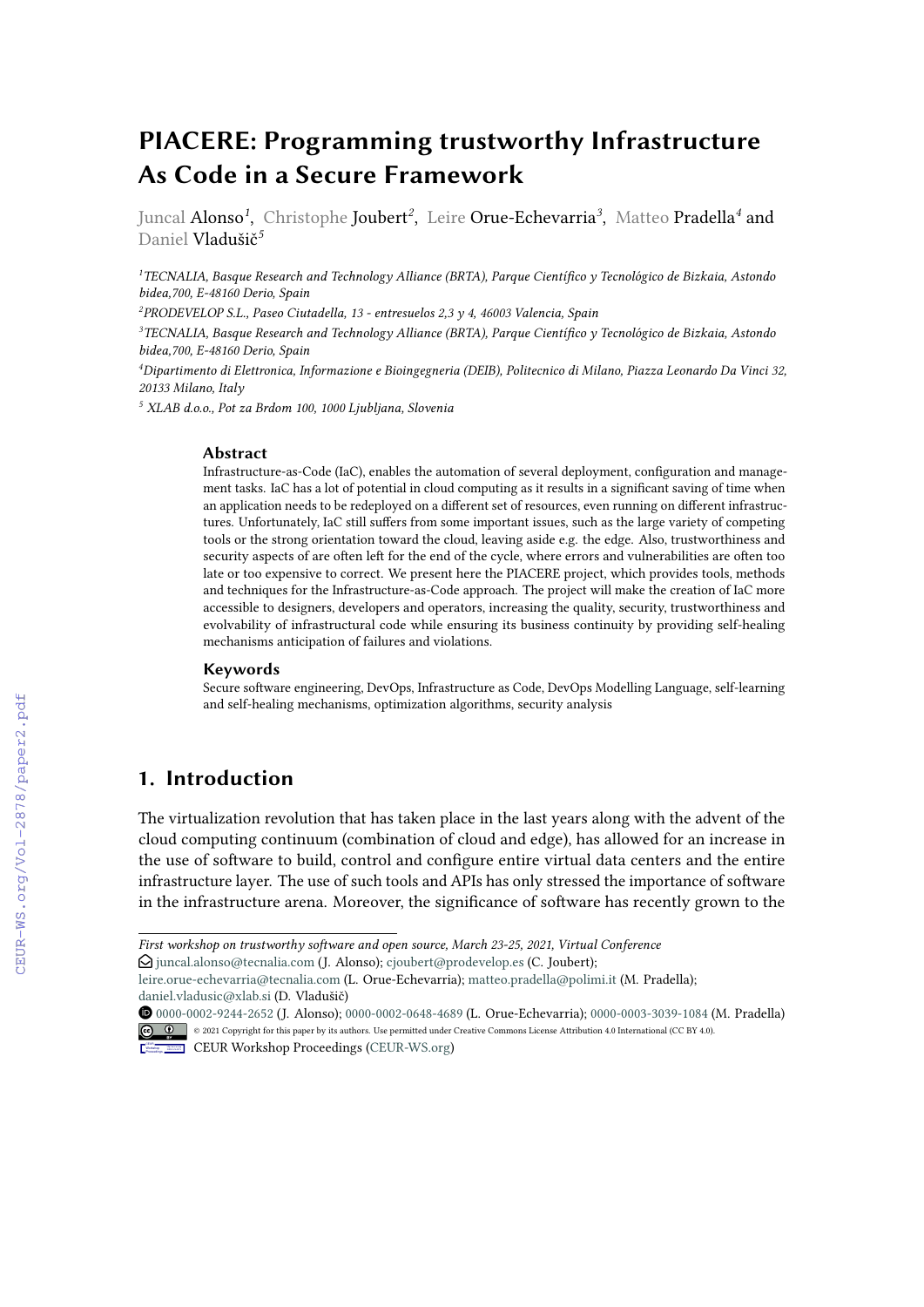point of merging the role of software developers with that of infrastructure operators, whose main focus is the automation of infrastructure-related activities through the use of software, giving birth to the *Infrastructure as Code* trend, the engine of the DevSecOps [\[1,](#page-7-0) [2,](#page-7-1) [2\]](#page-7-1) movement, which is an organizational change that consists of using software engineering tactics that reduce the technical and organizational distance between development and operation, leading to the creation of a single, well-coordinated team of people.

*Infrastructure-as-Code* (IaC) [\[3\]](#page-7-2), enables the automation of several deployment, configuration and management tasks that otherwise would have to be performed manually. IaC has a lot of potential in a cloud computing context as it results in a significant saving of time when an application needs to be redeployed on a different set of resources or needs to be extended with new components, even possibly running on different cloud infrastructures. In these cases, the infrastructural code can be reused, adapted, if needed, and then run for recreating very quickly the new or extended software instance. As such, IaC has represented a very important progress that has dramatically changed the work organization of many IT-intensive organizations (e.g. Netflix<sup>[1](#page-1-0)</sup>).

Unfortunately, IaC still suffers from these five main issues:

- 1. a large variety of competing tools requiring the adoption of different programming languages for writing infrastructural code,
- 2. the fact that all these tools and languages are focusing on a single or a small set of automation steps and of types of resources (e.g. VMs),
- 3. they mostly focus on cloud computing leaving aside other computational resources such as the edge;
- 4. they focus on certain phases of the lifecycle of the IaC such as provisioning, configuration or deployment but there is not really an end-to-end solution covering the Devs and the Ops;
- 5. trustworthiness and security aspects of the IaC are often left for the end of the cycle, for once the code is already in operation, when it is already too late, the errors and vulnerabilities are expensive to correct and can affect the business continuity of the application.

As an example of the problems just mentioned, software configuration can be performed by writing Chef recipes or Puppet code, just to name two well-known languages, while deployment orchestration can be defined by relying on TOSCA [\[4\]](#page-7-3), Terraform [\[5\]](#page-7-4), Brooklyn [\[6\]](#page-7-5) or many other less known approaches. Moreover, Software-Defined Networking (SDN) exploits specific protocols, such as OpenFlow or NETCONF, each with its own data modeling language, storage mechanisms, and based on a large number of proprietary protocols and configuration languages. The same occurs if the monitoring stack, the load balancer or the auto-scaling mechanism are to be configured using proprietary languages and associated tools. Such a diversity implies that adopting the IaC approach today requires a variety of specialized skills and DevSecOps environments that, in many cases, companies do not have, and struggle to find.

The main objective of the PIACERE project is thus to provide means (tools, methods and techniques) to enable most organizations to fully embrace the Infrastructure-as-Code approach,

<span id="page-1-0"></span><sup>1</sup>https://medium.com/netflix-techblog/how-we-build-code-at-netflix-c5d9bd727f15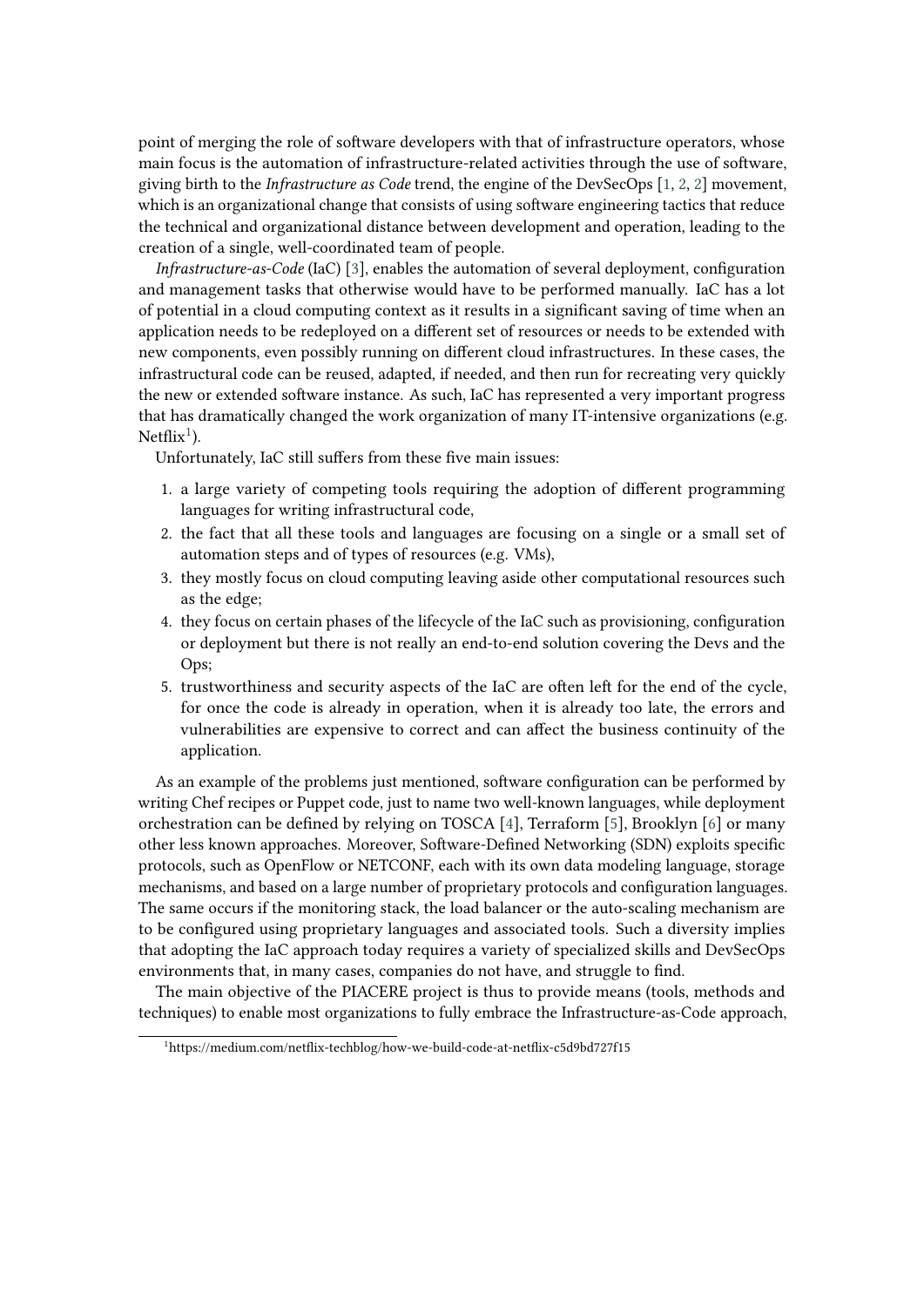

**Figure 1:** Relationship between PIACERE and the DevOps cycle

through the DevSecOps philosophy, by making the creation of such infrastructural code more accessible to designers, developers and operators (DevSecOps teams), increasing the quality, security, trustworthiness and evolvability of infrastructural code while ensuring its business continuity by providing self-healing mechanisms anticipation of failures and violations, allowing it to self-learn from the conditions that triggered such re-adaptations.

To achieve the IaC DevSecOps concept, PIACERE will provide an integrated DevSecOps framework to develop, verify, release, configure, provision, and monitor infrastructure as code. The extensible architecture and modular approach of PIACERE will support the different DevSecOps activities. Using a single integrated environment (IDE) to develop infrastructural code will unify the automation of the main DevSecOps activities and will shorten the learning curve for new DevSecOps teams. PIACERE will allow DevSecOps teams to model different infrastructure environments, by means of abstractions, through a novel DevOps Modeling Language (DOML), thus hiding the specificities and technicalities of current solutions. Moreover, PIACERE will provide an extensible Infrastructural Code Generator (ICG), translating DOML into source files for different existing IaC tools, to reduce the time needed for creating infrastructural code for complex applications. The provided extensibility mechanisms (DOML-E) shall ensure the sustainability and longevity of the PIACERE approach and tool-suite (new languages and protocols that can appear in the near future). There are several projects whose research areas are of interest for PIACERE and which already provide assets and methods dealing with IaC design,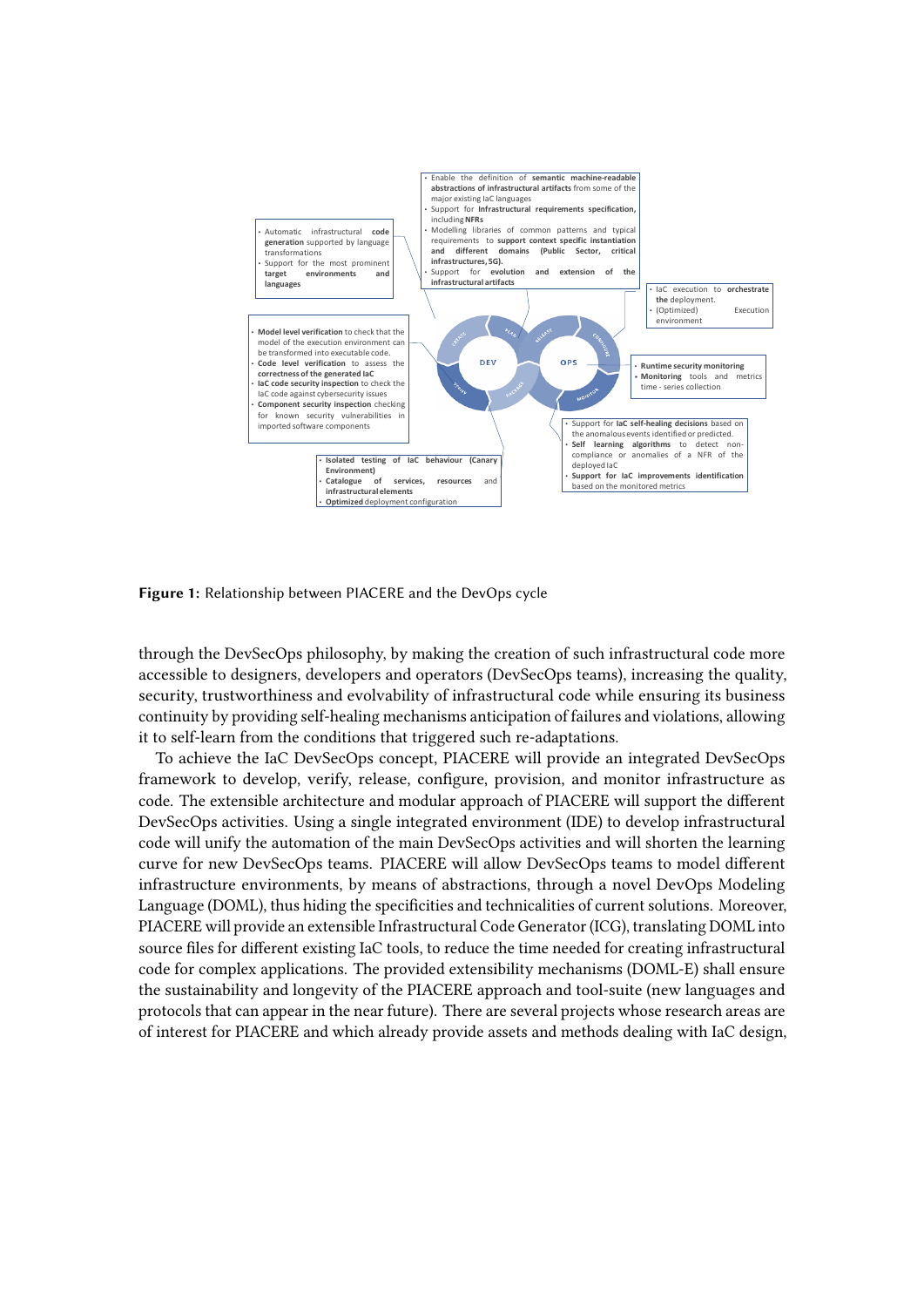development, creation and maintenance.Therefore, PIACERE will actively monitor, survey and consider the results from relevant projects and analyse potential adoption of aligned assets into PIACERE solution. In the following list some of the already identified projects are presented:

- DevOps and IaC:
	- **–** DICE [\[7\]](#page-7-6) offers a novel UML profile and tools for data aware quality driven development
	- **–** DECIDE [\[8\]](#page-7-7) provides a DevOps framework for multi-cloud applications, including the optimization of their deployment and the monitoring and automatic rereployment of the applications (including the creation of the new infrastructure).
	- **–** MELODIC [\[9\]](#page-7-8) enables data-intensive applications to run within defined security, cost, and performance boundaries seamlessly on geographically distributed and federated cloud infrastructures.
	- **–** SODALITE [\[10\]](#page-7-9) provides a toolsuite for developers and infrastructure operators by providing (1) a pattern-based abstraction library, including application and infrastructure (2) design and programming model for full-stack application and infrastructure descriptions (3) deployment framework, enabling static optimisation (4) automated run-time optimisation
- Modelling languages and extensions:
	- **–** SmartCLIDE [\[11\]](#page-7-10) project provides high levels of abstraction at all stages (development, testing, deployment and run-time) as well as self-discovery of IaaS and SaaS Services
- Infrastructure/Code verification:
	- **–** RADON [\[12\]](#page-7-11) aims at creating a DevOps framework to create and manage microservicesbased applications that can optimally exploit serverless computing technologies. It provides a Defect Prediction tool which aims at analyzing IaC correctness, code smells detection and refactoring of IaC blueprints
- Security in IaC:
	- **–** UNICORN [\[13\]](#page-7-12) project simplifies the design, deployment and management of secure and elastic – by design – multi-cloud services. It provides a component that enables the continuous orchestration and automatic optimization of portable and dynamic cloud services running on virtual instances or micro-execution containers for increased security, data protection privacy and vast resource (de)-allocation.
- IaC monitoring:
	- **–** DECIDE [\[8\]](#page-7-7) project provides as part of its solution a monitoring stack for heterogeneous cloud resources supporting different metrics that are configurable.
- Self-healing and self-learning IaC:
	- **–** DECIDE project's ADAPT tool provides means for automatic re-deployment of a microservices based application should a violation of the NFRs occur
	- **–** ACCORDION [\[14\]](#page-7-13)orchestrates the compute and network continuum formed between edge and public clouds, using the latter as a capacitor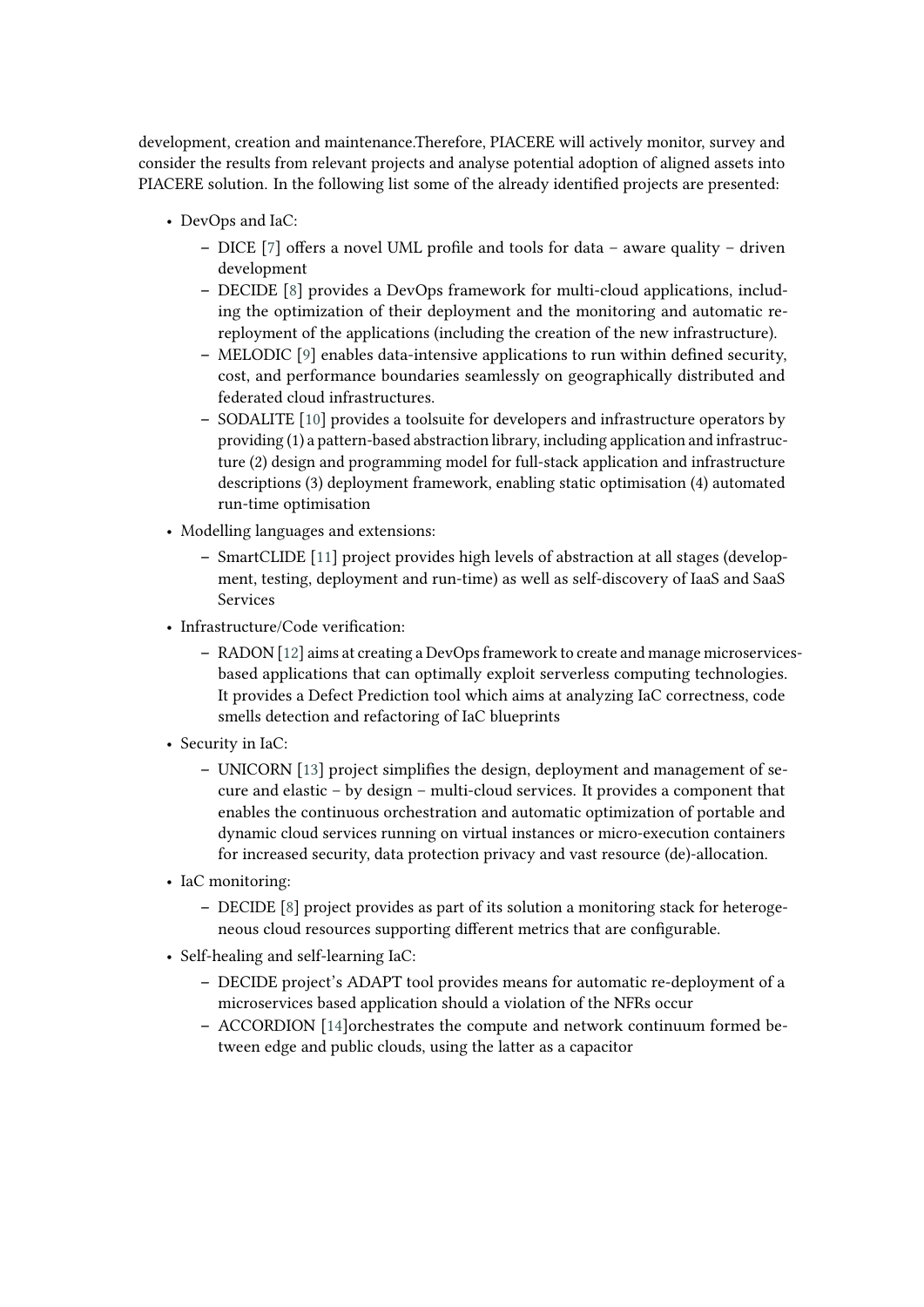

**Figure 2:** The PIACERE workflow.

<span id="page-4-0"></span>**–** MORPHEMIC [\[15\]](#page-7-14) project proposes a way of adapting and optimizing Cloud computing applications by introducing the novel concepts of poly-morph architecture and proactive adaptation. Depending on the application's requirements and its current workload, its components could be deployed in various forms in different environments to maximize the utility of the application deployment and the satisfaction of the user

## **2. The PIACERE Approach**

The PIACERE workflow (Figure [2\)](#page-4-0) starts from the specification of qualitative requirements such as infrastructure, security, networking and software characteristics. These trigger the development of both the application and infrastructural software. Among the others, they identify those non-functional requirements for application software that become functional ones (need for provisioning certain services, for configuring certain network functions and the like, security requirements, etc.) for the infrastructural code. Based on these requirements, the DevSecOps team will focus on the development of the infrastructural code. Through DOML, the DevSecOps Modeling Language, the topology and the properties of the infrastructure to be created such as computation, memory, networking, software and services resources, security requirements and rules, will be defined. This will allow the DevSecOps team to model an infrastructure with its configuration abstracting the peculiarities of the provisioning and configuration of complex execution environments, without being limited by the lack of knowledge on the large variety of needed IaC languages and protocols.

After the modeling stage, the DevSecOps team will check if the resulting model can be turned into executable code (verification at model level), using the Verification Tool (VT), a composition of tools that works both at the level of models and infrastructural code.

Once the infrastructure, network, and execution environment models are ready and verified, the DevSecOps team will generate the infrastructural code from them through the PIACERE Infrastructure Code Generator (ICG). The currently most prominent target IaC environments and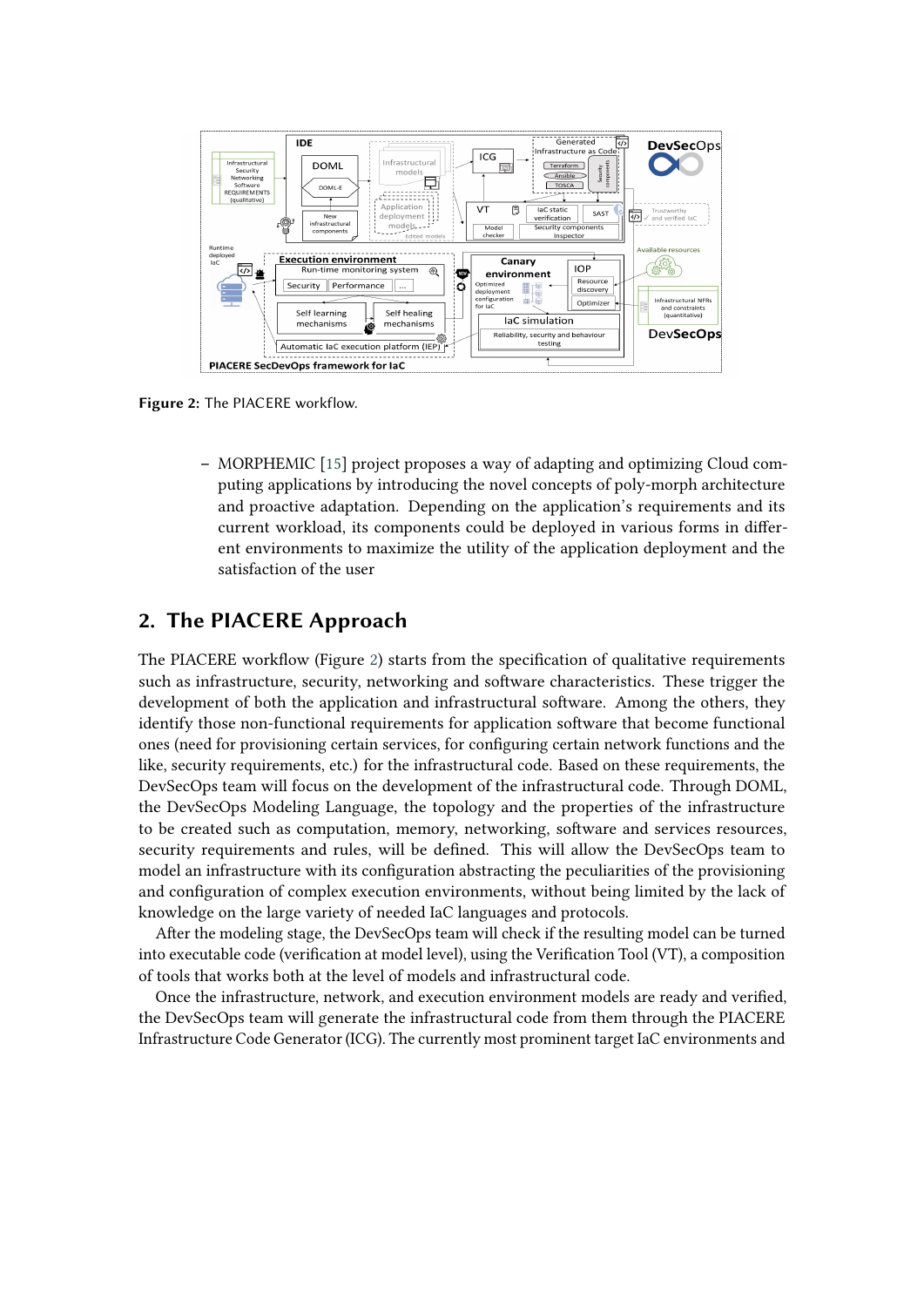languages (e.g. Terraform, Ansible, TOSCA) will be supported by ICG, in terms of provisioning and deployment orchestrators, configuration management environments, monitoring platforms, and network APIs. The adequacy of the generated infrastructural code will be checked, ranging from syntactic correctness to consistency and ability to fulfill specific non-functional properties such as performance of applications after their deployment. Special focus on security will be included. The VT will contain an IaC code Security Inspector that will check the IaC code against the known cybersecurity issues offering a Static Analysis Security Testing. Additionally, the VT will support the testing of the specific security libraries and middleware to be used within the framework to build the security inclusion policy. This whitebox fuzzing testing will be executed by the Security Components Inspector. All these components (from DOML to VT) supporting the IaC DevSec process will be integrated in an IDE which will offer the IaC developers an integrated framework to support the design, development, generation and verification of the infrastructural code.

Once the code is verified, PIACERE will support the simulation of the conditions of the production environment through the Canary Sandbox Environment, enabling isolated execution and testing of the IaC behavior (reliability and behavior testing and cybersecurity threats) while identifying potential vulnerabilities and bottlenecks before the code is deployed. As part of this pre-deployment phase, PIACERE will offer the IaC optimized execution platform (IOP), which will include both a catalog describing the available services (e.g. IaaS, XaaS) and infrastructural elements (e.g. computation, networks) to deploy the IaC, and an Optimizer that will provide the best combination of those services with such resources, based on a set of constraints (e.g., types of infrastructural elements, NFRs, and so on).

The following step is the execution at runtime of the created IaC through the IaC execution platform (IEP). The main task of the execution platform is to create a deployment plan by splitting the work into separate tasks, ordering them according to their interdependencies, and distributing them to the specialized subsystems that perform the actual provisioning (e.g. creating virtual machines using proper IaaS connector, installing software packages or adjusting application configuration using Ansible). Tracking dependencies also encompasses information transfer between interdependent tasks, which is vital for producing functioning end-results. The PIACERE Monitoring platform will log the whole IaC execution run, making metadata and metrics about the creation of resources available to the rest of the PIACERE components. This will enable insight into the effects of the specific IaC code, enabling feedback not only on the application's own runtime, but also on its provisioning, deployment. In such a complex system, PIACERE will also verify any security violation at runtime through Runtime security monitoring. This data (security-, performance-, uptime-related) will feed the PIACERE Self-learning and self-healing mechanisms to ensure that the conditions of the QoS are met at all times and that a failure or non-compliance of NFRs is not likely to occur. If any of these occurs an alert to the DevSecOps teams will be sent and the most appropriate IaC deployment configuration will be sought and selected by the optimizer again. PIACERE will support the automatic redeployment of the selected IaC to ensure that their infrastructural code is always conforming to the SLAs committed with the end-user even if the environmental situation changes. PIACERE baseline technologies will be open-source solutions and background technology and expertise provided by each partner. Existing results form research projects, especially those where the PIACERE partners participate will be incorporated, mainly form DECIDE, SODALITE, DICE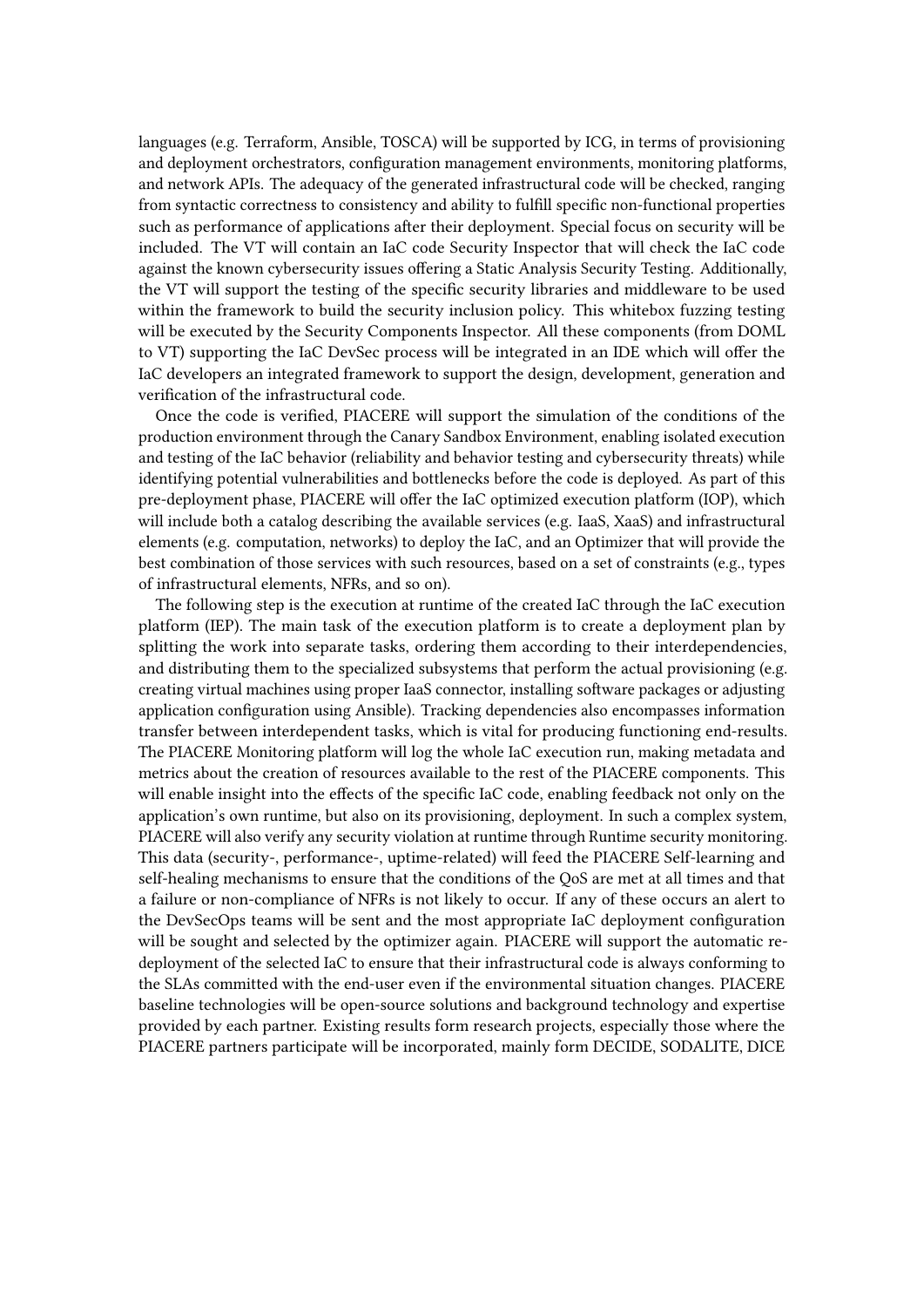### and MELODIC.

### **2.1. PIACERE pilots**

PIACERE outcomes will be validated in three specific use case validation activities focused on three different application domains, namely 1) Public Administrations, 2) Critical Infrastructure and 3) 5G (Public Safety in IoT using 5G) shortly described in the following subsections.

- **Use Case 1 Public Administrations** In public administrations, namely the Slovenian Ministry of Public Administration (SI-MPA) partner of the PIACERE project, the resource provisioning, infrastructure configuration and deployment of new systems in centralized infrastructure are the main challenges from an operational and security perspective. Public administrations in general and SI-MPA in particular is using Infrastructure as Code in segments of virtualization and network. In both cases dedicated tools are used enabling automation just for a limited scope, out of the whole infrastructure creation and maintenance life-cycle. PIACERE outcomes will enable to embrace the IaC approach throughout the whole life-cycle, reducing the costs of deploying IT solutions which are compliant with the requirements from the IT management standards while improving the level of information security through the DevSecOps approach.
- **Use Case 2 Critical Maritime Infrastructures** In Industrial IoT platforms specially in those of critical systems (such as maritime infrastructure) performance and trustworthiness of the infrastructure to be created through the IaC is crucial. Therefore, performance is usually guaranteed by over allocating resources for critical systems that most of the time will be significantly infra-utilised. Thanks to the PIACERE outcomes developers and operators will gain better knowledge (more frequent, more accurate, pervasive) of the use of resources of the whole systems and the capability of dynamically assign computation tasks to all nodes (cloud and edge). The inclusion of automatic verification both at model and code level will guarantee the needed quality of the IaC to generate trustworthy infrastructural ecosystem where to deploy the required software.
- **Use Case 3 Public Safety on IoT in 5G** Mobile networks (5G) are well suited for this kind of public safety applications because of their ability to handle traffic from large numbers of low-energy devices that are transmitting small volumes of data. In this case, the definition of security requirements of the infrastructure needed is a key need. All the policies to be configured can be described at model and code level and applied regardless the concrete technology used for the infrastructural layer. PIACERE platform will ensure the full adoption of DevSecOps approach improving the quality, security and evolvability of infrastructural code. Furthermore, the possibility of performing static analysis security testing by checking the code against known cyber-security issues and vulnerabilities will provide feedback in exploring the security by design approach in the context of IoT distributed architectures and relevant technologies.